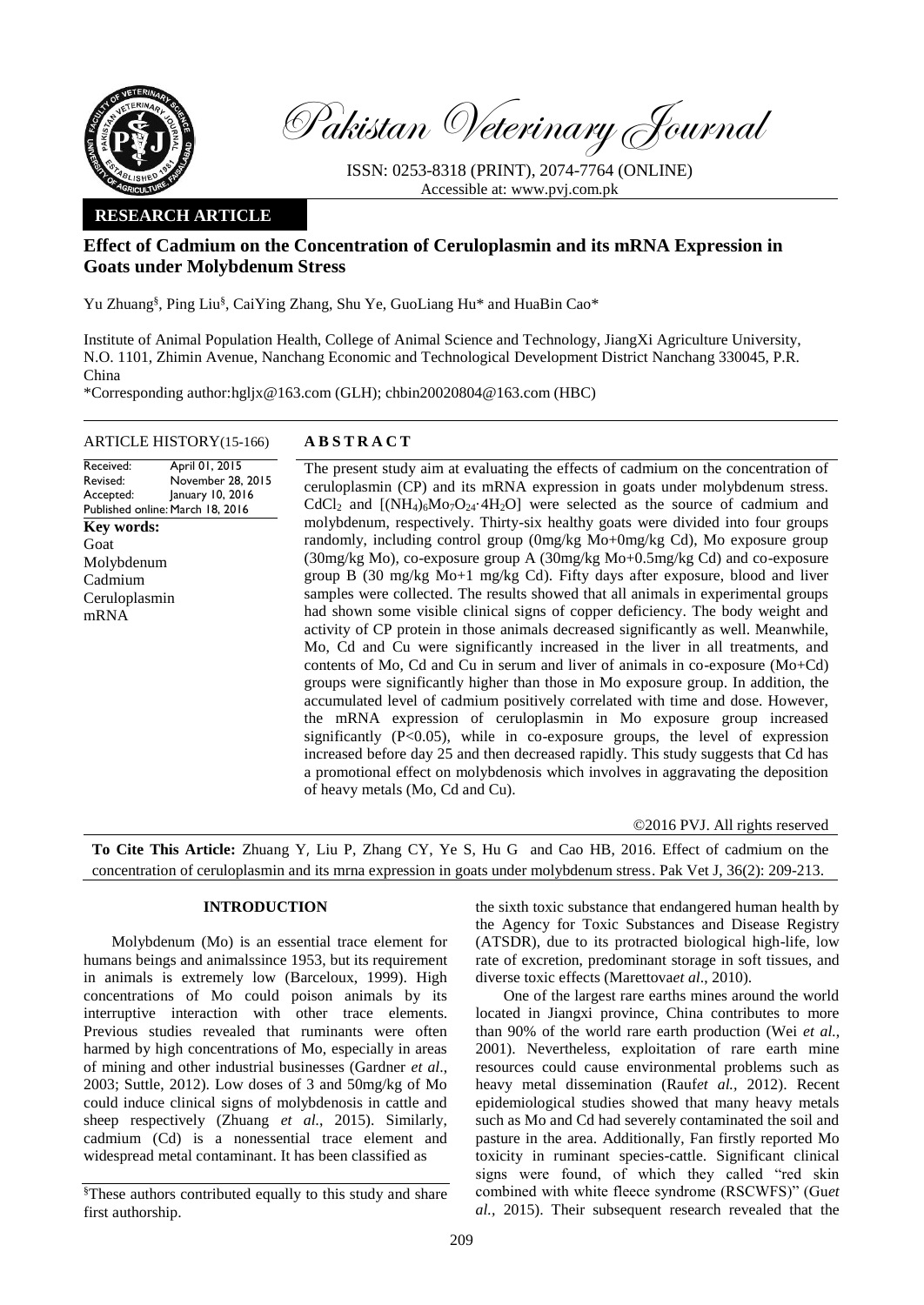syndrome (RSCWFS) was induced by a combination of Mo and Cd intake (Gu*et al.*, 2015). Recently, researches still mainly focused on the toxicity of Mo or Cd alone, whereas very few concentrated on their combined effects. However, heavy metal diseases are always caused by two or more elements. Therefore, we tested the combined effects of Mo and Cd on goats in order to explore the mechanism underlay interaction between these two elements. Moreover, the concentration of cuprum enzyme (ceruloplasmin) and its mRNA expression was also investigated.

## **MATERIALS AND METHODS**

**Experimental animals and treatments:** Thirty-six healthy purebred bore goats weighing approximately 20kg each were procured from a commercial rearing farm. Animal care was approved by the Department of Animal Science of Jiangxi Agriculture University. The basal diet was formulated to meet or exceed all nutrient requirements for goats (NRC, 1997) (Table 1). The goats were randomly divided into 4 groups with 9 goats in each group. Subjects in the control group was orally administered corresponding quantitative deionized water, meanwhile the animals in all treatment groups were orally administered 30 mg Mo·kg<sup>-1</sup>·BW, and those in coexposure group A and B were orally administered 0.5 mg  $Cd \cdot kg^{-1}$  BW and 1 mg  $Cd \cdot kg^{-1}$  BW per day, respectively. CdCl<sub>2</sub> and  $[(NH_4)_6Mo_7O_{24} \cdot 4H_2O]$  were selected as the source of cadmium and molybdenum. The experimental period lasted for 50 days. Goats were fed at 07:00 and 18:00 in equal allotments per day, but were allowed to drink water (with less than 0.01mg Cu/kg, 0.01mg Mo/kg, 0.0001 Cd/kg after analysis) ad libitum.

**Recording keeping:** The body weights of individual animals were recorded at the beginning of the experiment and thereafter in the morning of every tenth day before feeding. The animal's clinical signs were also recorded.

**Collection and preservation of samples:** Jugular vein blood samples of each goat were collected into vacutainer tubes with non-heparinized on day 0, 10, 20, 30, 40 and 50 for detecting serum ceruloplasmin (CP) concentration. Liver samples were collected on day 0, 25 and 50 by slaughtering three goats randomly chosen from each group. The serum and liver samples were frozen in liquid nitrogen and stored at -20 and -80ºCin individual freezing tube, respectively.

#### **Biochemical Assays**

**Determination of CP concentration:** According to the manufacturer's instructions, the activity of CP in serum was detected using the commercial ceruloplasmin kit (Nanjing Jiancheng Bioengineering Institute, China).

**Determination of molybdenum, cadmium and copper concentration in liver and serum:** Small pieces were removed from the frozen liver with a scalpel and were put in a baking oven for 12 h with 110°C. After which 0.5 g samples were transferred into beakers. For digestion, 25 mL of concentrated HNO3/HCl (4:1) was added into each beaker and warmed on a low temperature electric hot plate

until solution became transparent. The samples were adjusted to 10 mL using a volumetric flask by  $0.5\%$  HNO<sub>3</sub> (Liu *et al*., 2012), then measured contents of Mo, Cd and Cu in samples and then analyzed by graphite furnace atomic absorption spectrometry (Model 5100, HGA-600 Graphite Furnace; Perkin-Elmer, USA), using an established assay universally used for the determination of trace-element concentrations (Sahin *et al.*, 2010; Lasagna-Reeves *et al*., 2010).

**Expression of CP mRNA in the liver:** Hepatic total RNA was isolated by using the RNesay mini kit (QIAGEN) from 20-50 mg tissue and then was quantified by spectrophotometry. Reverse transcription was performed using a commercial kit (Takara, Japan). Primers and probes were shown in table 2. The amplification cycle for gene were analysed using iQ SYBR Green Supermix (Bio-Rad) on a Real-time PCR thermocycler (Bio-Rad, CA, USA).

**Statistical analysis:** Statistical analysis was performed using SPSS 16.0 (Chicago, IL), and all parameters were presented as mean±SD. P<0.05was shown as significantly change by one-way ANOVA. Differences between means were assessed using Tukey's honestly significant difference test for post hoc multiple comparisons.

# **RESULTS**

**Clinical signs:** Goats of the control group were under a healthy condition through clinical observation. However, shuffling gait, watery diarrhea, achromotrichia, emaciation and anorexia were observed in the Mo exposure and co-exposure (A and B) groups. Meanwhile, onset time of abnormal clinical signs in co-exposure (A and B) groups was earlier than those in Mo exposure group. Abnormal clinical signs in co-exposure group B (30mg/kg Mo+1mg/kg Cd), co-exposure group A (30mg/kg Mo+0.5 mg/kg Cd) and Mo exposure group were firstly observed on day 36, 43, 47, respectively. Clinical signs of watery diarrhea, emaciation, anorexia and achromotrichia in co-exposure group B (30mg/kg Mo+1mg/kg Cd) were more serious than those in coexposure group A (30mg/kg Mo+0.5 mg/kg Cd). Screams and red skin were observed at mid-night since day 41 in both co-exposure groups A and B. Red skin was observed in both co-exposure groups. None was observed in the Mo exposure group.

**Body weight change:** Records of body weight was shown in Table 3. Body weight of the goats in the control group had a significant increase  $(P<0.05)$  during the experimental period. However, body weight in the Mo exposure and co-exposure (A and B) groups decreased significantly (P<0.05) compared with control group. Body weight was significantly lower  $(P<0.05)$  in the Mo exposure and co-exposure (A and B) groups than that in the control group. Body weight in the coexposure group B (30mg/kg Mo+1mg/kg Cd) decreased significantly  $(P<0.05)$  compared with the Mo exposure or co-exposure group A (30mg/kg Mo+0.5 mg/kg Cd) on day 40 and 50.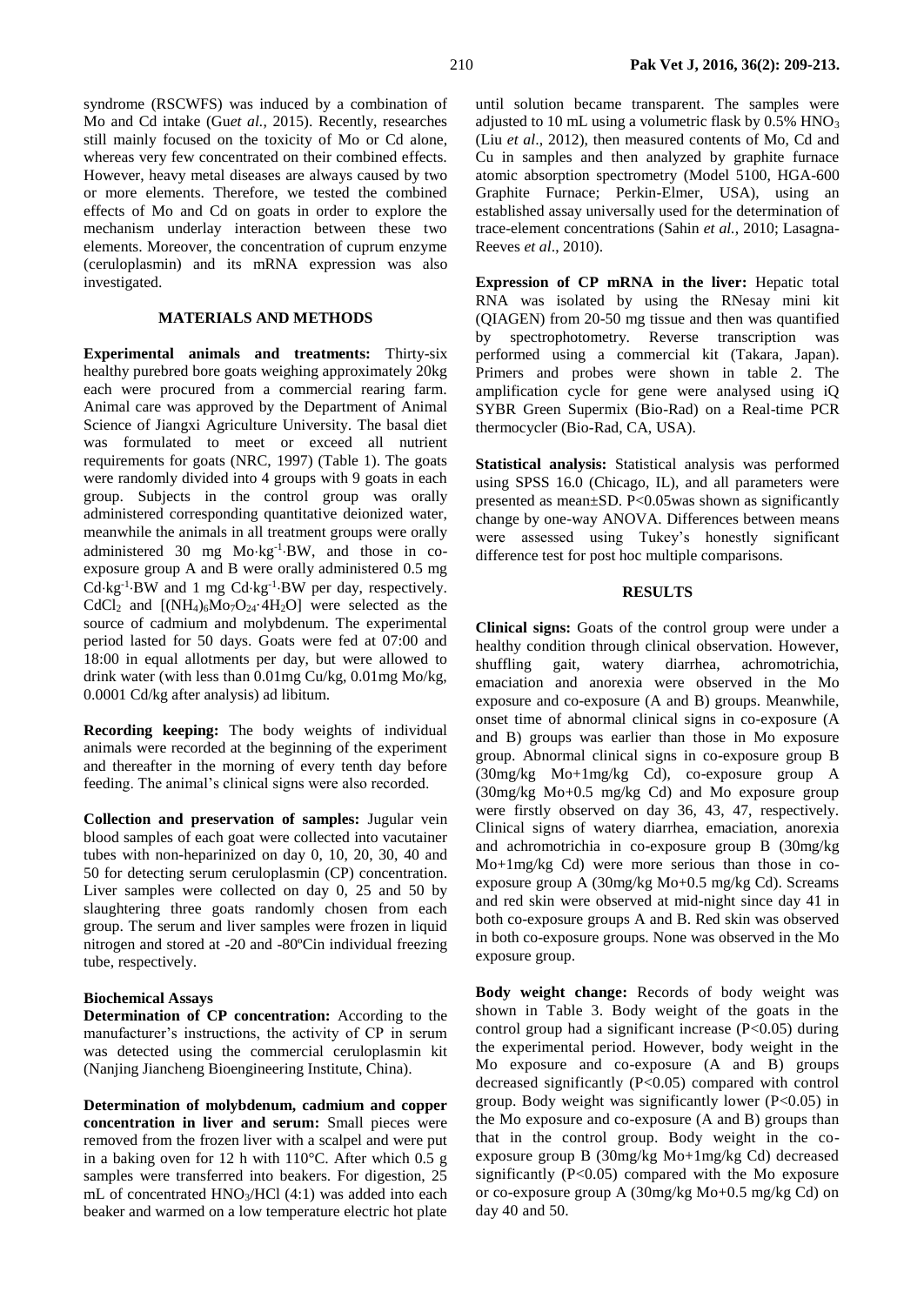**Table 1:** Composition and nutrient levels in the basal diet (DM basis, %)

| Items                    | Content (%)      |
|--------------------------|------------------|
| Ingredients <sup>a</sup> |                  |
| Corn                     | 52.5             |
| Deoiled rice             | 19.00            |
| Soybean meal             | 10.0             |
| Rapeseed meal            | 7.0              |
| Cottonseed meal          | 7.0              |
| CaHPO4                   | 1.0              |
| Limestone                | 1.5              |
| Salt                     | 1.0              |
| Additives <sup>b</sup>   | $\overline{0}$ . |
| Total                    | 100              |
| Nutrient levels          |                  |
| $DM(\%)$                 | 87.84            |
| ME/(M]/kg)               | 8.89             |
| CP(%)                    | 11.90            |
| $EE(\%)$                 | 2.71             |
| Calcium                  | 0.90             |
| AP(%)                    | 0.78             |

<sup>a</sup>As fed basis. <sup>b</sup>Additives provided as follows per kilogram of additives: nicotinic acid, 2000mg; vitamin A, 1000000 IU; vitamin D<sub>3</sub>, 2500000 IU:

vitamin E, 24000 mg; iron(FeSO<sub>4</sub> H<sub>2</sub>O), 2000 mg; zinc(ZnSO<sub>4</sub> H<sub>2</sub>O), 140000 mg; manganese(MnSO4·H2O); 3000 mg; iodine(KI,3%),180 mg; selenium(NaSe<sub>3</sub>O<sub>4</sub> H<sub>2</sub>O),100 mg;

**Analyses of the Concentrations of Mo, Cd and Cu in**  serum: Concentrations of Mo, Cd and Cu in serum were presented in Fig. 1. No significant differences (P>0.05) were observed on concentrations of Mo, Cd and Cu in the control group during the experimental time. Concentration of Mo in co-exposure (A and B) groups was significantly higher than the Mo exposure group (Fig. 1A). However, concentration of Cd in co-exposure (A and B) groups significantly increased  $(P<0.05)$  while in the Mo group decreased significantly  $(P<0.05)$  (Fig. 1B). On day 50, concentrations of Mo and Cd in co-exposure group B (30mg/kg Mo+1mg/kg Cd) were significantly (P<0.05) higher than those in co-exposure group A (30mg/kg Mo+0.5 mg/kg Cd). Concentration of Cu in the Mo group and co-exposure (A and B) groups increased compared with the control group. However, concentration of Cu in Mo group increased significantly compared with the coexposure (A and B) groups on day 50 (Fig. 1C).

**Analyses of the Contents of Mo, Cd and Cu in liver:**  Contents of Mo, Cd and Cu in liver were presented in Fig. 2. No significant differences (P>0.05) were observed on contents of Cu, Cd and Cu in the control group during experimental time. However, contents of Mo and Cu in the Mo exposure and co-exposure (A and B) groups increased significantly (P<0.05) compared with control group during experimental time. And contents of Cd in the co-exposure groups increased significantly  $(P<0.05)$ while the contents of the Mo exposure group decreased. Both metallic elements (Cd and Cu) in the co-exposure (A and B) groups increased compared with the Mo exposure group.

**Analyses of the activity of CP in serum and expression of CP mRNA in liver:** Activity of CP in serum was presented in Table 4. No significant differences (P>0.05) were observed on the activity of CP in the control group during the experimental period. Activity of CP in the Mo





**Fig.1:** Concentration of Mo, Cd and Cu in serum.



**Fig.2:** Concentration of Mo, Cd and Cu in liver.

Expression of CP mRNA was presented in Fig. 3. No significant differences (P>0.05) were observed of the expression of CP mRNA in the control group during the experimental period. On day 50, expression of CP mRNA in the Mo exposure group and co-exposure (A and B) groups increased significantly  $(P<0.05)$  compared with the control group. However, on day 25, expression of CP mRNA in the co-exposure (Mo+Cd) groups increased significantly compared with the Mo exposure group. And on day 50, expression of CP mRNA in the Mo exposure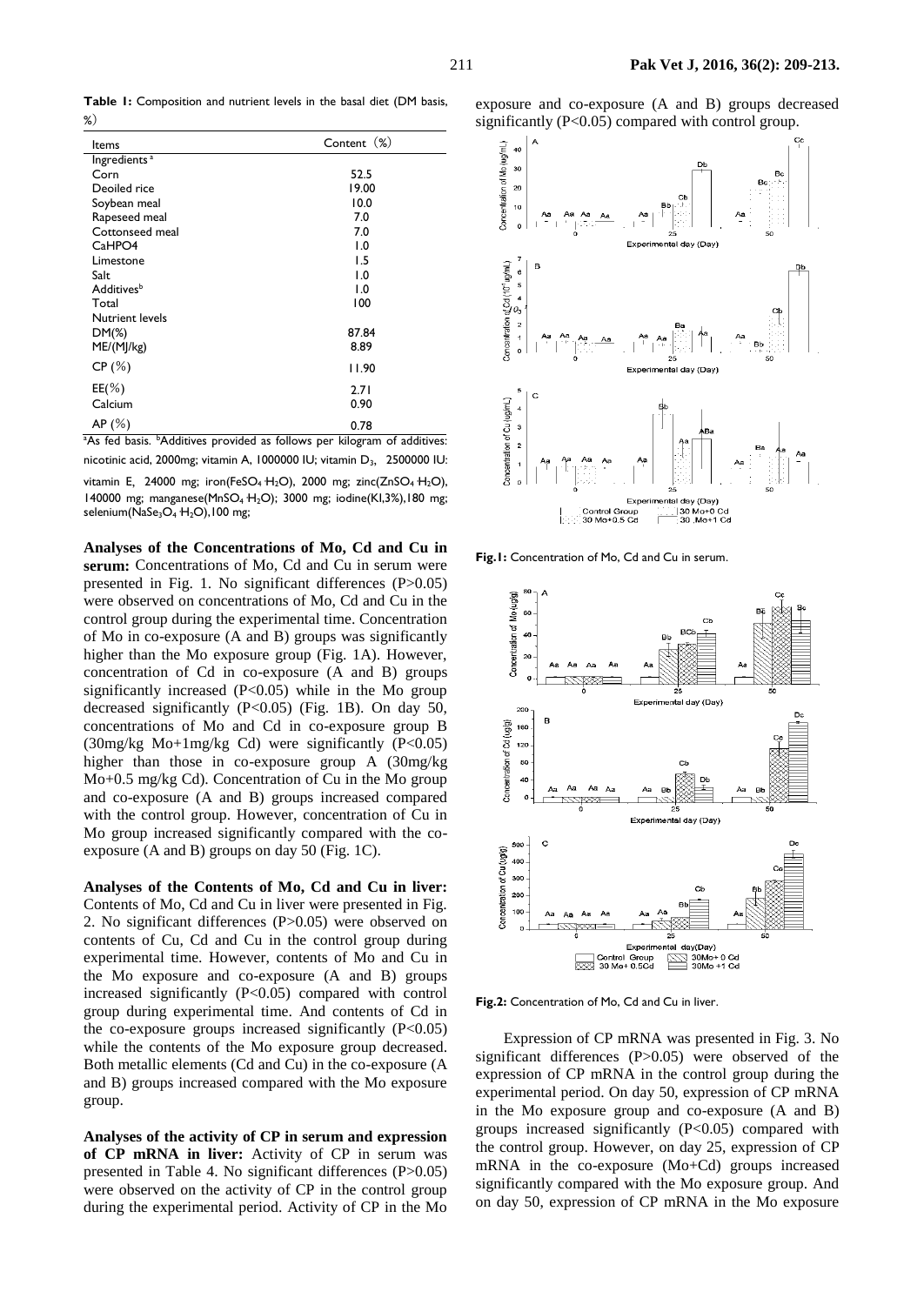group increased markedly while it had a slight decline in the co-exposure (A and B) groups. **Table 2:** Primer and Probe Sequences

| Gene name      | Gene serial number                                   | Primer and Probe Sequence(5'to3')    | Amplified fragment length |
|----------------|------------------------------------------------------|--------------------------------------|---------------------------|
| CР             | NM 001009733.1<br>Upstream: TGCTATTAATGGAAGGATGTTTGG |                                      |                           |
|                |                                                      | Downstream: ACCGAGTGCAAGTCTACTTCATTG | 78bp                      |
|                |                                                      | Probe: AACCTGCAAGGCCTCAC             |                           |
| $\beta$ -Actin | U39357.I.I                                           | Upstream TCACGGAGCGTGGCTACAG         | 63 <sub>bp</sub>          |

**Table 3:** Effect of cadmium on average body weight of goats under molybdeum stress (kg/Goat)

|     | Dose<br>(mg kg <sup>-</sup> ' BW) |                                |                                | Experimental period (Day)       |                                 |                                 |                                     |
|-----|-----------------------------------|--------------------------------|--------------------------------|---------------------------------|---------------------------------|---------------------------------|-------------------------------------|
| Cd  | Mo                                |                                |                                | 20                              | 30                              | 40                              | 50                                  |
|     |                                   | $21.38 \pm 1.10^{Aa}$          | $22.27 + 0.41$ <sup>Aa</sup>   | $22.60 \pm 0.29$ <sup>Aab</sup> | $23.19 \pm 0.08$ <sup>Aab</sup> | $23.83 \pm 0.27^{Ab}$           | $24.38 \pm 0.1$ $\overline{4^{Ab}}$ |
|     | 30                                | $21.35 + 1.29$ <sup>Aac</sup>  | $21.72 \pm 1.06$ <sup>Ac</sup> | $19.97 \pm 0.52$ <sup>Bab</sup> | $19.02 + 0.28$ <sup>Bbd</sup>   | $18.62 \pm 0.13^{Bbd}$          | $16.92 + 0.39$ <sup>Bd</sup>        |
| 0.5 | 30                                | $21.88 \pm 0.51$ <sup>Aa</sup> | $21.94 \pm 0.93$ <sup>Aa</sup> | $20.69 \pm 0.76$ <sup>Bab</sup> | $18.97 \pm 1.03^{Bbc}$          | $17.75 \pm 0.51$ <sup>Bcd</sup> | $16.25 \pm 0.36$ <sup>Bd</sup>      |
|     | 30                                | $21.43 \pm 1.12^{Aa}$          | $21.23 \pm 0.54$ <sup>Aa</sup> | $20.74 \pm 0.49$ <sup>Ba</sup>  | $18.59 \pm 1.34^{Bb}$           | $16.77 \pm 0.91$ <sup>Bbc</sup> | $14.77 \pm 0.62$ <sup>Bc</sup>      |

Mean<sup>+</sup>SD with different lower case letters within a line are statistically different (P<0.05), and mean with different capital case within a column are statistically different (P<0.05).

**Table 4:** Effect of cadmium on the activity of CP in serum under molybdenum stress (μmol/L)

|     | Dose                    |                                |                                 |                           |                                |                                |                                |
|-----|-------------------------|--------------------------------|---------------------------------|---------------------------|--------------------------------|--------------------------------|--------------------------------|
|     | $(mg \, kg^{-1} \, BW)$ | Experimental period (Day)      |                                 |                           |                                |                                |                                |
| Cd  | Mo                      |                                |                                 | 20                        | 30                             | 40                             | 50                             |
|     |                         | $42.24 \pm 1.93$ <sup>Aa</sup> | 42.45+1.34 $A$ <sup>2</sup>     | 40.73±1.49 <sup>Aa</sup>  | $39.33 \pm 0.46$ <sup>Aa</sup> | 41.91 $\pm$ 1.37 $^{Aa}$       | $39.66 \pm 0.23$ <sup>Aa</sup> |
|     | 30                      | 44.71 ± $1.59^{Aa}$            | $39.69 \pm 0.97^{Ab}$           | 38.61±1.94 <sup>ABb</sup> | $25.31 \pm 7.98$ <sup>Bc</sup> | $20.96 \pm 6.84$ <sup>Bd</sup> | $19.18 + 1.14^{Bd}$            |
| 0.5 | 30                      | $39.82 \pm 0.23$ <sup>Aa</sup> | $40.84 \pm 2.78$ <sup>Aa</sup>  | 36.11±1.37 <sup>8a</sup>  | 24.50±0.46 <sup>Bb</sup>       | $22.73 + 0.23^{8b}$            | $21.28 + 2.28$ <sup>Bb</sup>   |
|     | 30                      | $40.09 \pm 0.37$ <sup>Aa</sup> | 38.21 $\pm$ 0.68 <sup>Aab</sup> | $36.43 \pm 1.12^{Bab}$    | $33.53 + 12.31^{8b}$           | $24.18 \pm 2.74$ <sup>Bc</sup> | $18.38 + 2.74$ <sup>Bd</sup>   |

Mean<sup>+SD</sup> with different lower case letters within a line are statistically different (P<0.05), and mean with different capital case within a column are statistically different (P<0.05).



**Fig.3** Relative of expression CP mRNA in liver. Data are mean±SD. Different letters indicate statistical significance at P<0.05 among a group (a, b, c) or inter-groups (A, B, C).

Expression of CP mRNA was presented in Fig. 3. No significant differences (P>0.05) were observed of the expression of CP mRNA in the control group during the experimental period. On day 50, expression of CP mRNA in the Mo exposure group and co-exposure (A and B) groups increased significantly  $(P<0.05)$  compared with the control group. However, on day 25, expression of CP mRNA in the co-exposure (Mo+Cd) groups increased significantly compared with the Mo exposure group. And on day 50, expression of CP mRNA in the Mo exposure group increased markedly while it had a slight decline in the co-exposure (A and B) groups.

#### **DISCUSSION**

The adverse effects and toxicityof Mo and Cd in animals have been widely acknowledged in the past fifty years. Even in practical feeding conditions, some ruminants might be exposed to heavy metal in the

environment and develop relative diseases. Previous studies revealed that high levels of Mo intake could induce secondary copper deficiency in many species (Raisbeck*et al*., 2006; Zhang *et al*., 2011), and the toxic effects of Mo can be reflected by testing the enzyme activity and gene expression of ceruloplasmin (CP), which is a copper containing metalloenzyme found in blood, and mainly synthesized in liver and carries approximately 95% of the total plasma copper (Rombach*et al*., 2003). However, it was reported that the element Cd had some effects on copper deficiency. Therefore, analyzing the enzyme activity and gene expression of CP allows us to explore the combined effect of Mo and Cd by adding a set level of Mo with differentiated levels of Cd.

In this study, the combined effect of Mo and Cd was investigated and the results of clinical signs of watery diarrhea, shuffling gait, achromotrichia and anorexia were observed in all treatment groups and the onset time among these groups were distinct, especially in body weight of co-exposure group B, which significantly decreased compared with the Mo group. The result of this study, which was consistent with previous studies about molybdenosis or copper deficiency (Yang *et al*., 2011; Kessler *et al*., 2012), suggested that the level of Cd had aggravated molybdenosis. Through observation of the levels of Mo, Cd and Cu in liver, the increase of supplemental cadmium induced the deposition of Mo and Cu in the co-exposure groups compared with the Mo exposure group, and this interaction was shown an time and dose-dependent On one hand, cadmium might have accelerated the absorption of Mo according to the analysis of serum elements. However, numerous studies revealed that high level of Mo can reduce the bioavailability of Cu by forming insoluble complexes of Cu-Mo in ruminants. On the other hand, Cd have a stronger connection with MT proteins. Metallothionein (MT) is a cysteine-rich, low